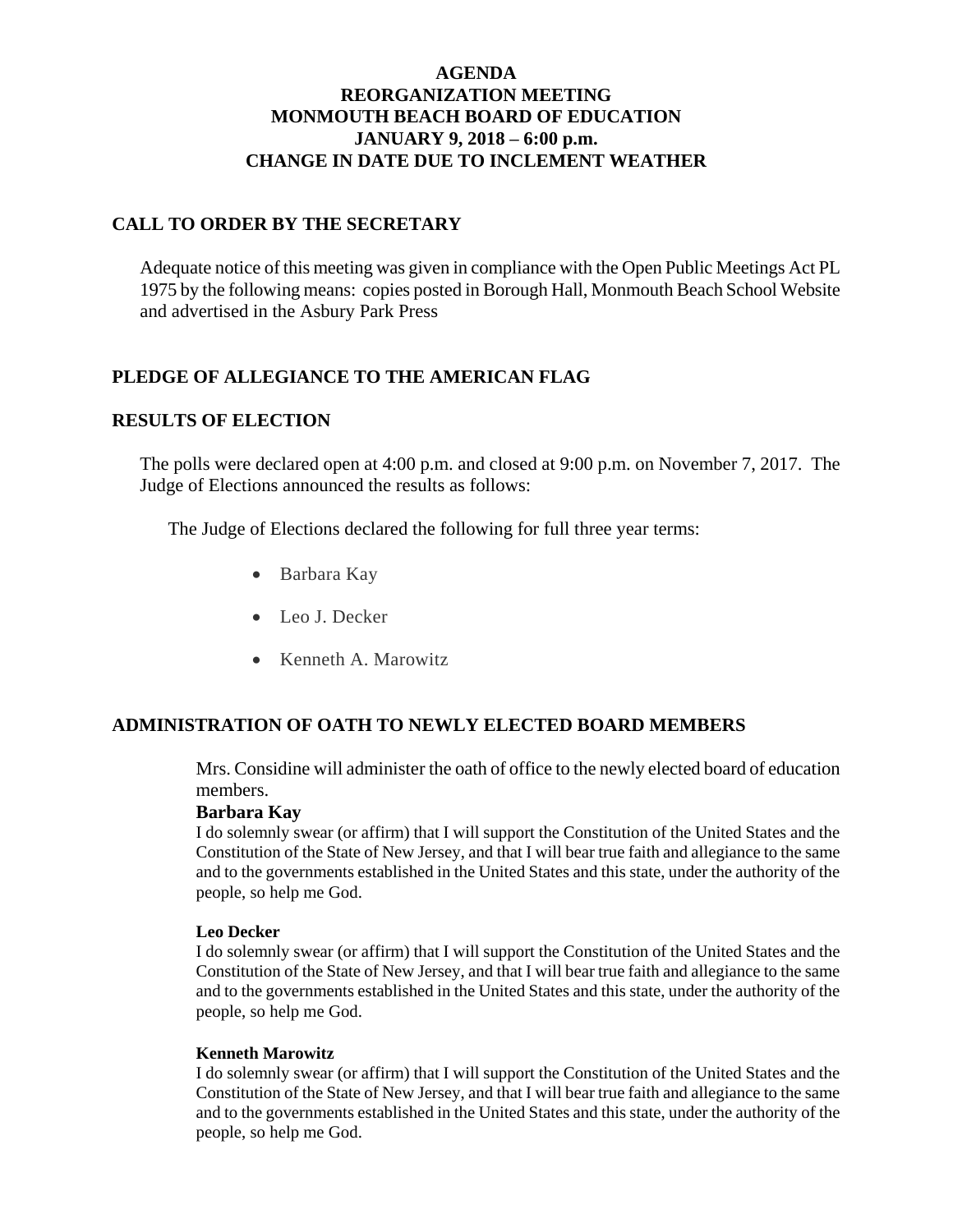#### **BOARD MEMBERS - now consist of:**

| Term expires in 2018 |
|----------------------|
| Term expires in 2018 |
| Term expires in 2018 |
| Term expires in 2019 |
| Term expires in 2019 |
| Term expires in 2019 |
| Term expires in 2020 |
| Term expires in 2020 |
| Term expires in 2020 |
|                      |

#### **ROLL CALL**

| Mrs. Scaturro | Mr. Decker  | Mrs. Kay $\_\_$ |
|---------------|-------------|-----------------|
| Mrs. Dolan    | Mrs. Denker | Mr. Marowitz    |
| Mr. Ruoff     | Mr. Dudick  |                 |

## **NOMINATION AND ELECTION OF PRESIDENT**

The Board Secretary called for nominations for President:

\_\_\_\_\_\_\_\_ nominated \_\_\_\_\_\_\_\_ for President of the Board of Education and \_\_\_\_\_\_\_ seconded the motion.

\_\_\_\_\_\_\_\_ was elected President of the Board of Education by the following roll call vote:

| Mrs. Scaturro | Mr. Decker  | Mrs. Kay     |
|---------------|-------------|--------------|
| Mrs. Dolan    | Mrs. Denker | Mr. Marowitz |
| Mr. Ruoff     | Mr. Dudick  |              |

#### **NOMINATION AND ELECTION OF VICE PRESIDENT**

The President called for nominations of Vice-President.

\_\_\_\_\_\_\_\_\_ nominated \_\_\_\_\_\_\_\_ for Vice President of the Board of Education and \_\_\_\_\_\_\_\_ seconded the motion.

was elected Vice-President of the Board of Education by the following roll call vote:

| Mrs. Scaturro | Mr. Decker  | Mrs. Kay $\_\_\_\_\_\_\_\_\$ |
|---------------|-------------|------------------------------|
| Mrs. Dolan    | Mrs. Denker | Mr. Marowitz                 |
| Mr. Ruoff     | Mr. Dudick  |                              |

## **APPOINTMENT OF BOARD SECRETARY**

BE IT RESOLVED to appoint Linda Considine as Interim Business Administrator/Board **Secretary**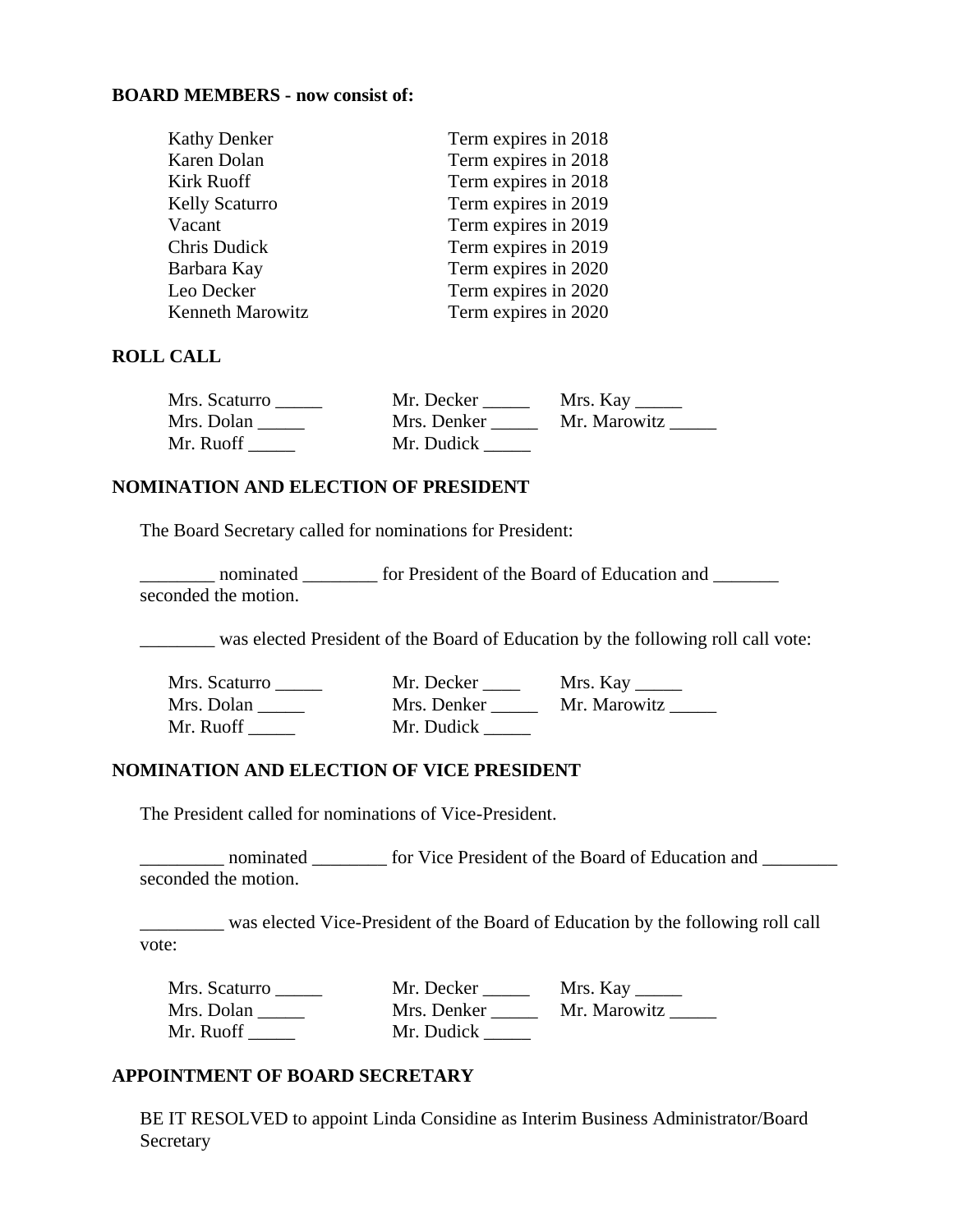# **PARLIAMENTARY PROCEDURES**

BE IT RESOLVED to adopt Roberts Rules of Order as the official parliamentary procedure manual to be used to conduct meetings and appoint the board secretary and board attorney to act as the parliamentarians for the calendar year 2018.

## **APPOINTMENT OF SCHOOL FUNDS INVESTOR**

BE IT RESOLVED to appoint the Business Administrator/Board Secretary as the School Funds Investor.

## **SET TIME AND DATES OF REGULAR BOARD MEETINGS –**

BE IT RESOLVED to set the following dates for board meetings which will begin at 7:00 p.m: -

| January 23   | <b>Fourth Tuesday</b> |
|--------------|-----------------------|
| February 20  | <b>Third Tuesday</b>  |
| March 20     | <b>Third Tuesday</b>  |
| April 17     | <b>Third Tuesday</b>  |
| May 15       | <b>Third Tuesday</b>  |
| June 19      | <b>Third Tuesday</b>  |
| July 17      | <b>Third Tuesday</b>  |
| August 21    | Third Tuesday         |
| September 18 | Third Tuesday         |
| October 16   | <b>Third Tuesday</b>  |
| November 20  | <b>Third Tuesday</b>  |
| December 18  | <b>Third Tuesday</b>  |

Circumstances may force the rescheduling or addition of meetings. In such cases, notice will be given as provided in the Open Public Meetings Act

## **DESIGNATION OF BANK AS OFFICIAL DEPOSITORY FOR SCHOOL FUNDS**

BE IT RESOLVED to appoint Investors Bank as official depository

## **AUTHORIZATION OF PERSONS TO SIGN CHECKS**

BE IT RESOLVED to appoint the following persons to sign checks:

General Fund:

President or Vice President, Superintendent and Business Administrator

Agency, Petty Cash and Student Activity: Superintendent or President and Business Administrator

## Payroll:

Superintendent or President and Business Administrator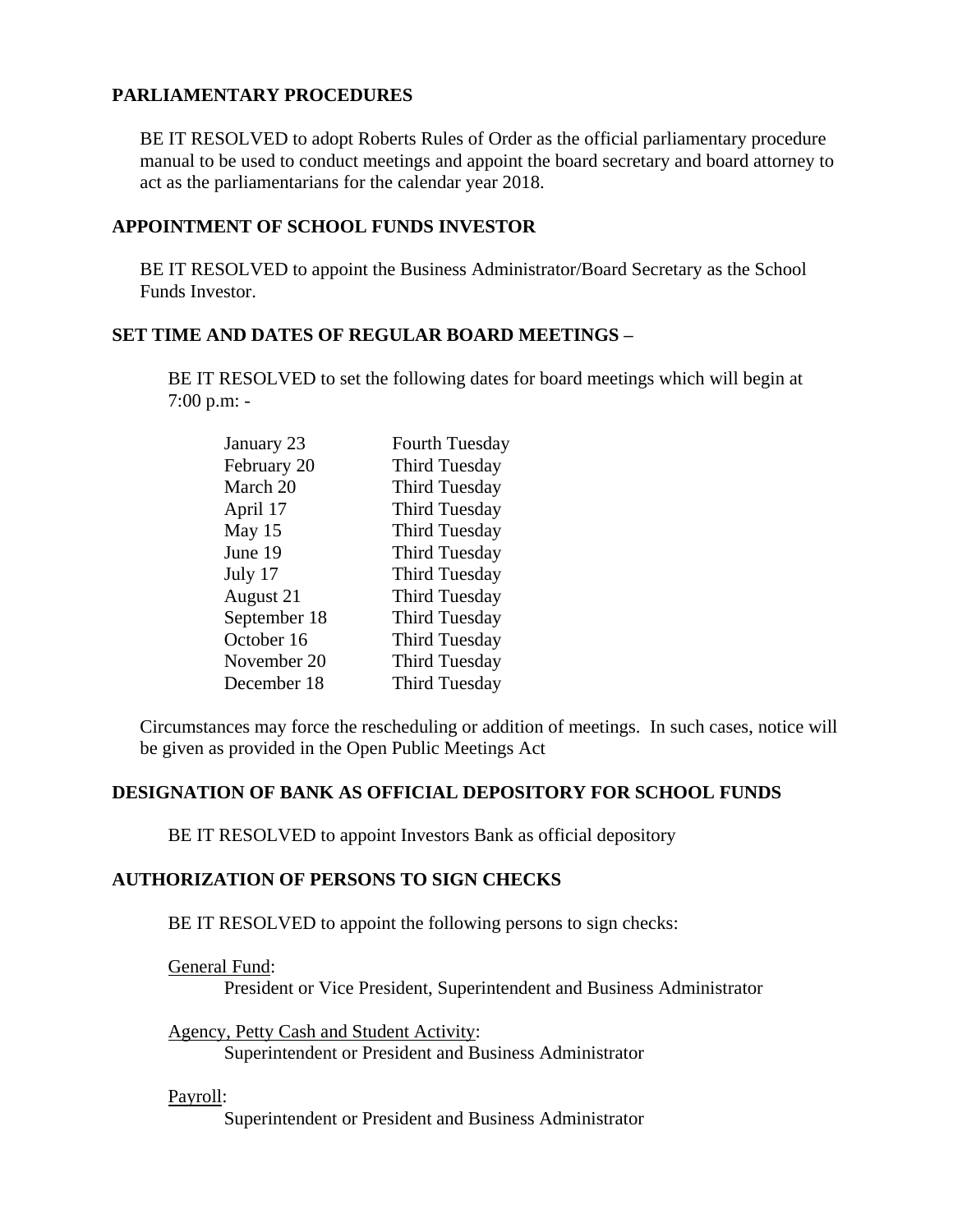## **PETTY CASH FUNDS**

BE IT RESOLVED to set up two petty cash funds for the calendar year 2018 as follows:

Board of Education \$1,000 School Office \$ 100

## **APPOINTMENT OF MEDICAL INSPECTOR**

BE IT RESOLVED to appoint Dr. Morgan as medical inspector for the calendar year 2018 at a stipend not to exceed \$4,000.00

## **APPOINTMENT OF ATTORNEY**

WHEREAS, there exists a need for legal services and to hire an attorney; and

WHEREAS, such legal services can be provided only by a licensed attorney and the firm of Kenny, Gross, Kovats, Campbell and Parton of Red Bank is so recognized as such a firm; and

WHEREAS, funds are or will be available for this purpose at a retainer of \$4,800 for the calendar year of 2018

## BE IT RESOLVED BY THE MONMOUTH BEACH that:

- 1. The legal firm of Kenny, Gross, Kovats, Campbell and Parton, namely Douglas Kovats, of Red Bank is hereby retained to provide auditing services necessary in conjunction
- 2. The contract is awarded without competitive bidding as a "Professional Service" in accordance with the Public School Contracts Law, NJSA 18A:18A(a)(1), because it is for services performed by persons authorized by law to practice a recognized profession.
- 3. The anticipated term of this contract is 1 year.
- 4. Kenny, Gross, Kovats, Campbell and Parton of Red Bank has completed and submitted a Business Entity Disclosure Certification.
- 5. A copy of this resolution as well as the contract shall be placed on file with the Secretary of the Board.

# **APPOINTMENT OF ARCHITECT**

WHEREAS, there exists a need for architectural services and to hire an architect; and

WHEREAS, such services can be provided only by a licensed architect and the firm of Kellenyi, Johnson & Wagner, and Eric Wagner of Red Bank is so recognized as such a firm; and

WHEREAS, funds are or will be available for this current projects that are to be completed

## BE IT RESOLVED BY THE MONMOUTH BEACH that:

1. The architectural services of the firm Kellenyi, Johnson & Wagner, and Eric Wagner, of Red Bank is hereby retained to provide architectural services necessary in conjunction with existing projects at a contract cost of \$140 per hour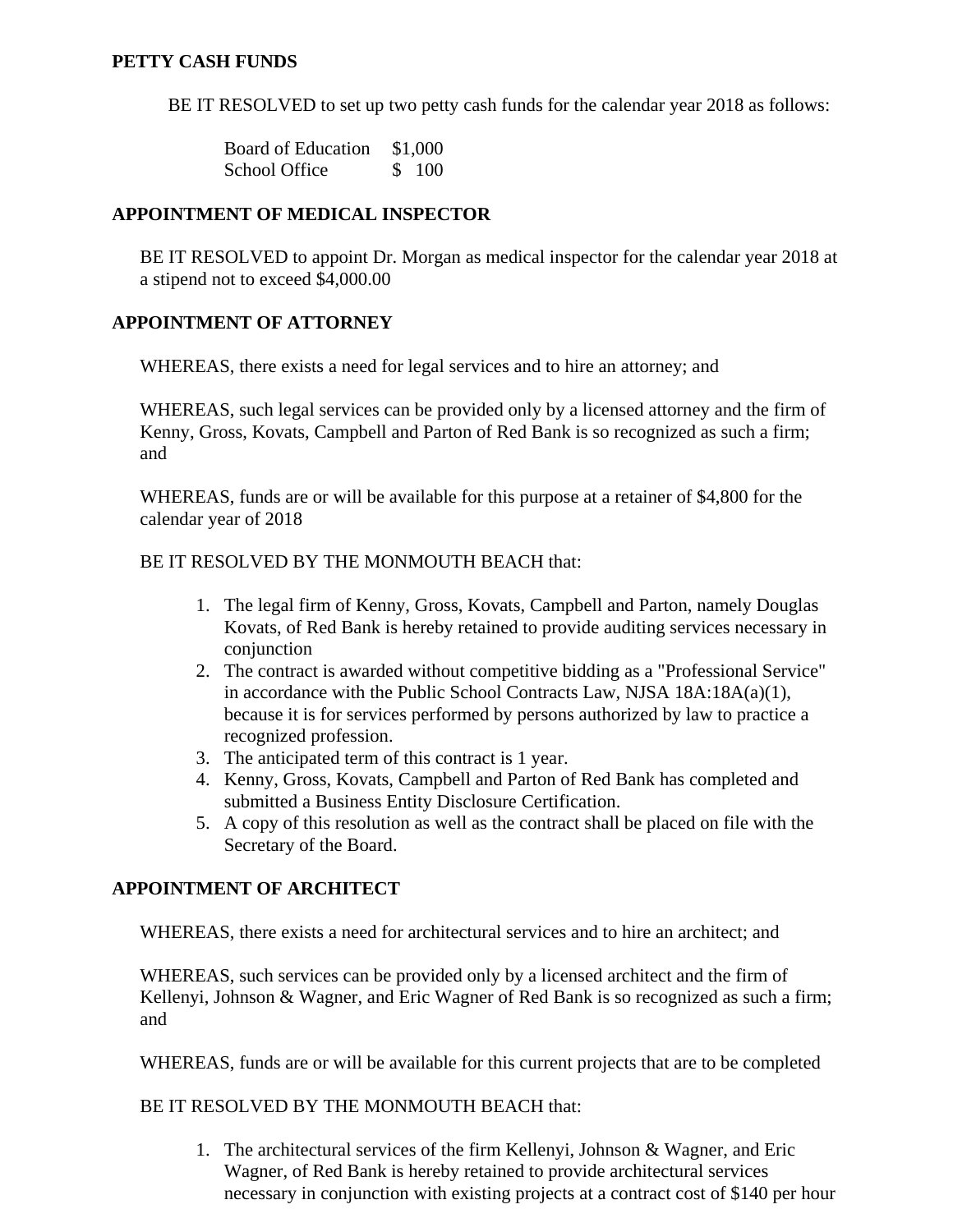- 2. The contract is awarded without competitive bidding as a "Professional Service" in accordance with the Public School Contracts Law, NJSA 18A:18A(a)(1), because it is for services performed by persons authorized by law to practice a recognized profession.
- 3. The anticipated term of this contract is 1 year or upon completion of project
- 4. Kellenyi, Johnson & Wagner, and Eric Wagner, of Red Bank has completed and submitted a Business Entity Disclosure Certification.
- 5. A copy of this resolution as well as the contract shall be placed on file with the Secretary of the Board.

## **APPOINTMENT OF AUDITOR**

WHEREAS, there exists a need for auditing services and to hire an auditor; and

WHEREAS, such auditing services can be provided only by a licensed auditor and the firm of Robert Hulsart, Jr. & Company of Wall Township is so recognized as such a firm; and

WHEREAS, funds in the amount of \$12,000 are or will be available for this purpose.

BE IT RESOLVED BY THE MONMOUTH BEACH that:

- 1. The auditing firm of Robert Hulsart, Jr., of Wall Township is hereby retained to provide auditing services necessary in conjunction
- 2. The contract is awarded without competitive bidding as a "Professional Service" in accordance with the Public School Contracts Law, NJSA 18A:18A(a)(1), because it is for services performed by persons authorized by law to practice a recognized profession.
- 3. The Board of Education is required to review the report prior to the engagement of the annual audit, and to acknowledge its review of the report in the minutes that authorizes the engagement of the public school accountant.
- 4. The anticipated term of this contract is 1 year.
- 5. Robert Hulsart, Jr. has completed and submitted a Business Entity Disclosure Certification.
- 6. A copy of this resolution as well as the contract shall be placed on file with the Secretary of the Board.

# **APPOINT OF POLICY CONSULTANT**

WHEREAS, there exists a need for policy review services of the Monmouth Beach Board of Education.

WHEREAS, it has been determined that such policy review services are specialized in nature, require expertise in the field of policy review and can be provided only by someone with knowledge of policy and is not reasonably possible to describe the required services with written bid specifications, and

WHEREAS, funds are or will be available for this purpose in an amount not to exceed \$4,000.00.

NOW, THEREFORE BE IT RESOLVED, BY THE MONMOUTH BEACH BOARD OF EDUCATION IN THE COUNTY OF MONMOUTH, AS FOLLOWS:

1. The policy review services firm of Strauss Esmay Associates, Toms River, NJ 08753, is hereby retained to provide policy review services necessary.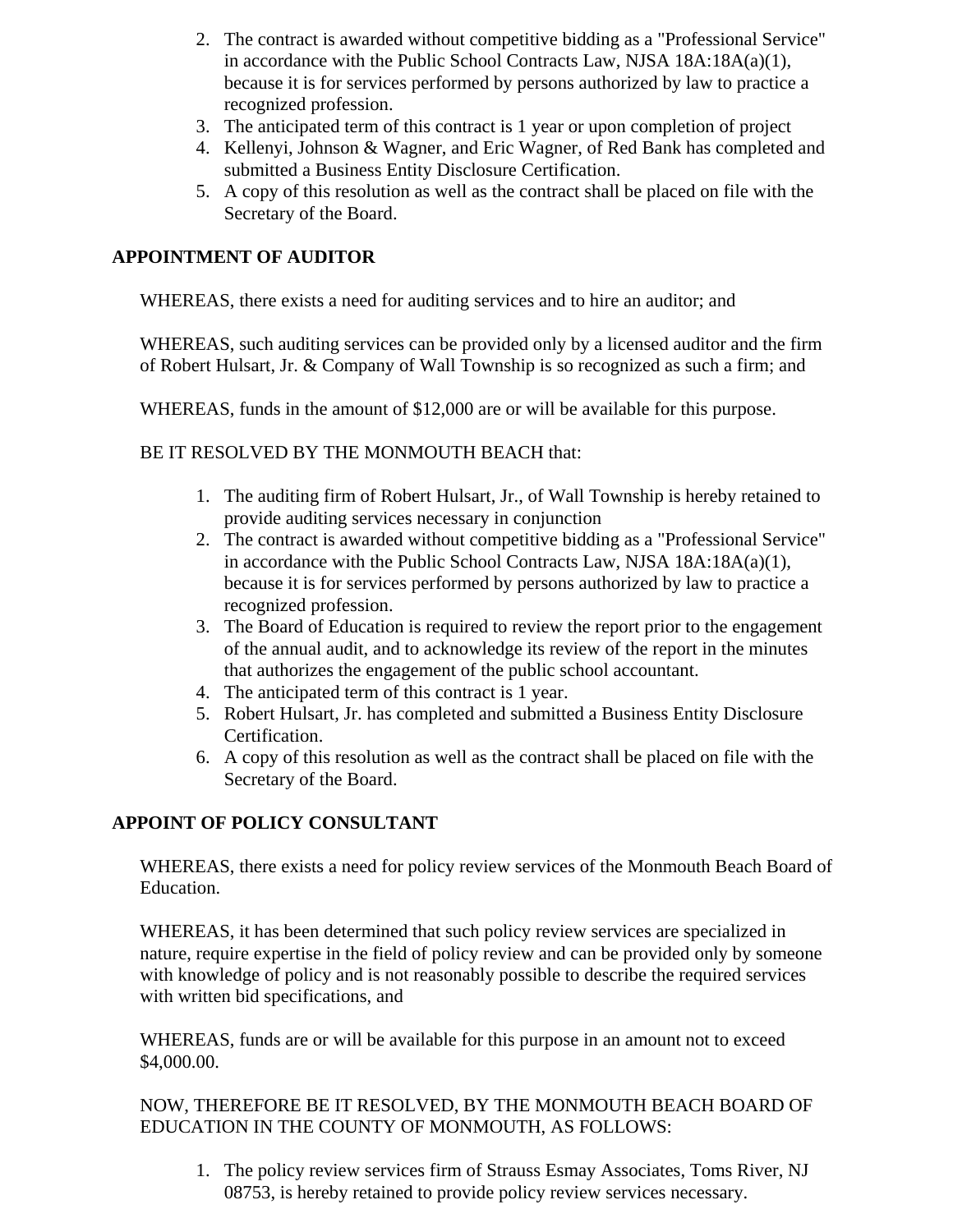- 2. This contract is awarded without competitive bidding as "Extraordinary Unspecifiable Services" in accordance with the Public School Contracts Law, N.J.S.A.18A:18A(a)(1) because it is for services performed by persons that cannot be reasonably described and bid.
- 3. A copy of this resolution as well as the contract shall be placed on file with the Secretary of the Board.

## **APPOINTMENT OF SPECIAL EDUCATION SERVICES**

BE IT RESOLVED to appoint the following vendors to provide services to students in our district:

Suzanne Shafritz - Occupational Therapy Tender Touch – Occupational Therapy

## **APPOINTMENT OF ASBESTOS MANAGER**

BE IT RESOLVED to appoint Robert Seidel as Asbestos Manager

## **APPOINTMENT OF PEST MANAGEMENT COORDINATOR**

BE IT RESOLVED to appoint Robert Seidel as Pest Management Coordinator

## **DESIGNATION OF NEWSPAPERS AND POSTING FOR PUBLIC MEETINGS ACT**

Asbury Park Press, Link, and Monmouth Beach School, Monmouth Beach School Website

## **APPOINTMENT TO MONMOUTH EDUCATIONAL SERVICES COMMISSION**

BE IT RESOLVED to appoint Michael Ettore as representative to Monmouth County Educational Services Commission

## **ADOPT ALL PRESENT BOARD POLICIES AND BY LAWS**

BE IT RESOLVED to adopt all Policies and By Laws presently in effect.

#### **ADOPT ALL PRESENT TEXTBOOKS AND CURRICULA**

BE IT RESOLVED to adopt all textbooks and the following Curriculum as follows:

## **Guide Adoption or Revision Date**

Career Ed. and Family & Life Skills August 2012 & August 2016 Gifted and Talented October 2015 (K-8) Health October 2015 (K-8) Language Arts Literacy August 2017 (K-8) Mathematics August 2017 (K-8) Physical Education August 2012 & October 2015 Art December 2012 (K-8) Music December 2012 & October 2016 Science August 2017 (K-8)

Computer Technology October 2015 & August 2016 Social Studies August 2017 (K-8)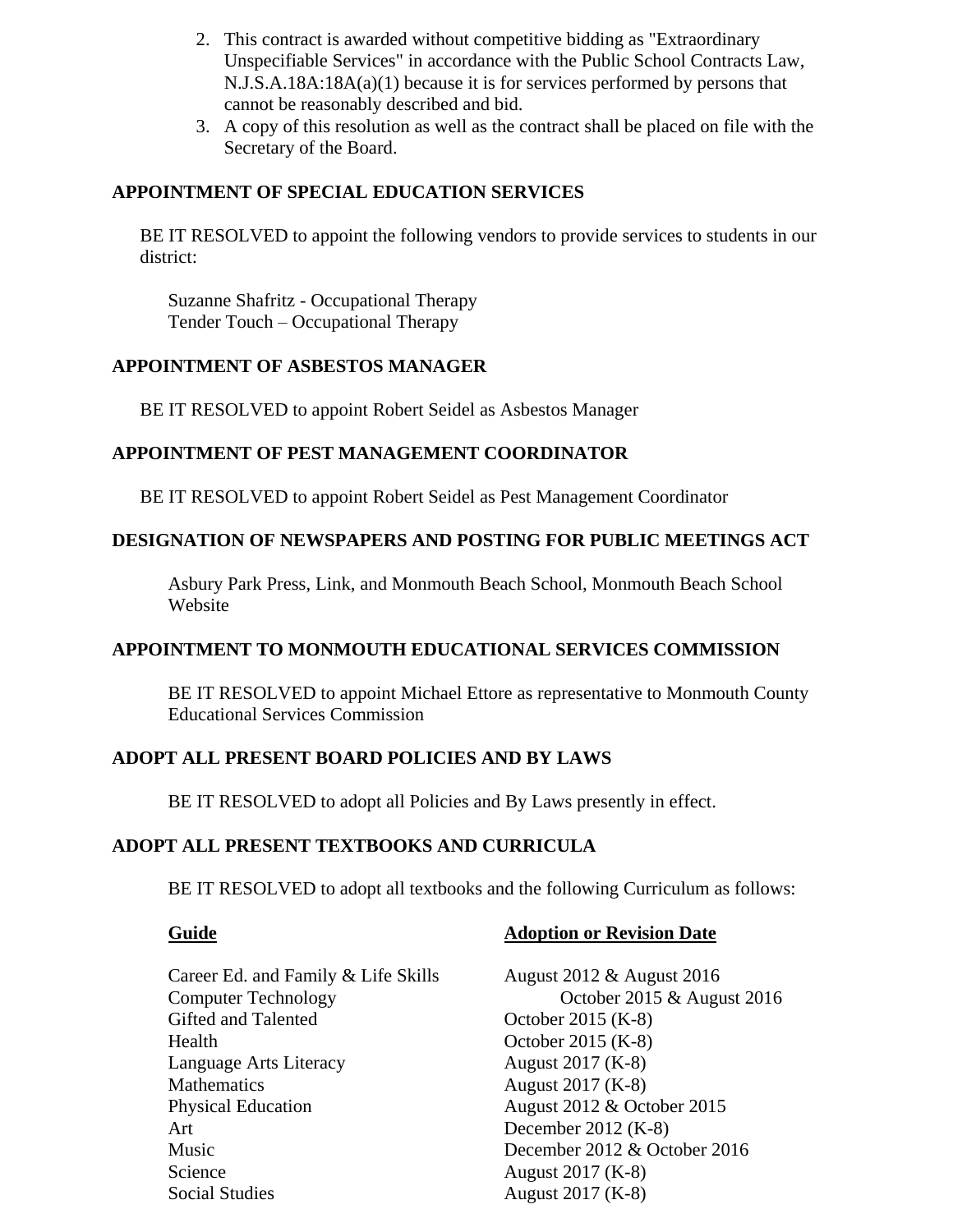Word Language **August 2012 & October 2016** Preschool - Creative Curriculum January 2015 Guidance Plan and I & R S September 2013

## **ADOPT UNIFORM MINIMUM CHART OF ACCOUNTS AND IMPLEMENT BUDGET FOR THE CALENDAR YEAR 2018 (HANDBOOK 2R2)**

BE IT RESOLVED to adopt the Uniform Minimum Chart of Accounts for New Jersey Public Schools and School District Budget for the calendar year 2018.

## **APPOINT TAX SHELTER ANNUITY COMPANIES**

BE IT RESOLVED to appoint Equitable, Siracusa, Metlife, and Valic and as companies offering 403B plans to our district

## **APPOINT AFFIRMATIVE ACTION OFFICER**

BE IT RESOLVED to appoint Joshua DeSantis as Affirmative Action Officer

## **APPOINT SUBSTANCE AWARENESS COORDINATOR**

BE IT RESOLVED to appoint Susan Gillick as Substance Awareness Coordinator

## **APPOINT PUBLIC AGENCY COMPLIANCE OFFICER**

BE IT RESOLVED to appoint Linda Considine as Designated Public Agency Compliance Officer

## **APPOINT 504 OFFICER**

BE IT RESOLVED to appoint Joshua DeSantis as our 504 Officer

## **DESIGNATION OF CUSTODIAN OF PUBLIC RECORDS**

BE IT RESOLVED to appoint Linda Considine as Custodian of Public Records

## **APPOINTMENT OF ATTENDANCE OFFICER**

BE IT RESOLVED to appoint Joshua DeSantis as Attendance Officer

# **APPOINTMENT OF SCHOOL SAFETY SPECIALIST**

BE IT RESOLVED to appoint Michael Ettore as School Safety Specialist

# **RESOLUTION ON INVOKING THE DOCTRINE OF NECESSITY**

WHEREAS, the School Ethics Act, N.J.S.A. 18A:12-21 et seq. was enacted by the New Jersey State Legislature to ensure and preserve public confidence in school board members and school administrators and to provide specific ethical standards to guide their conduct; and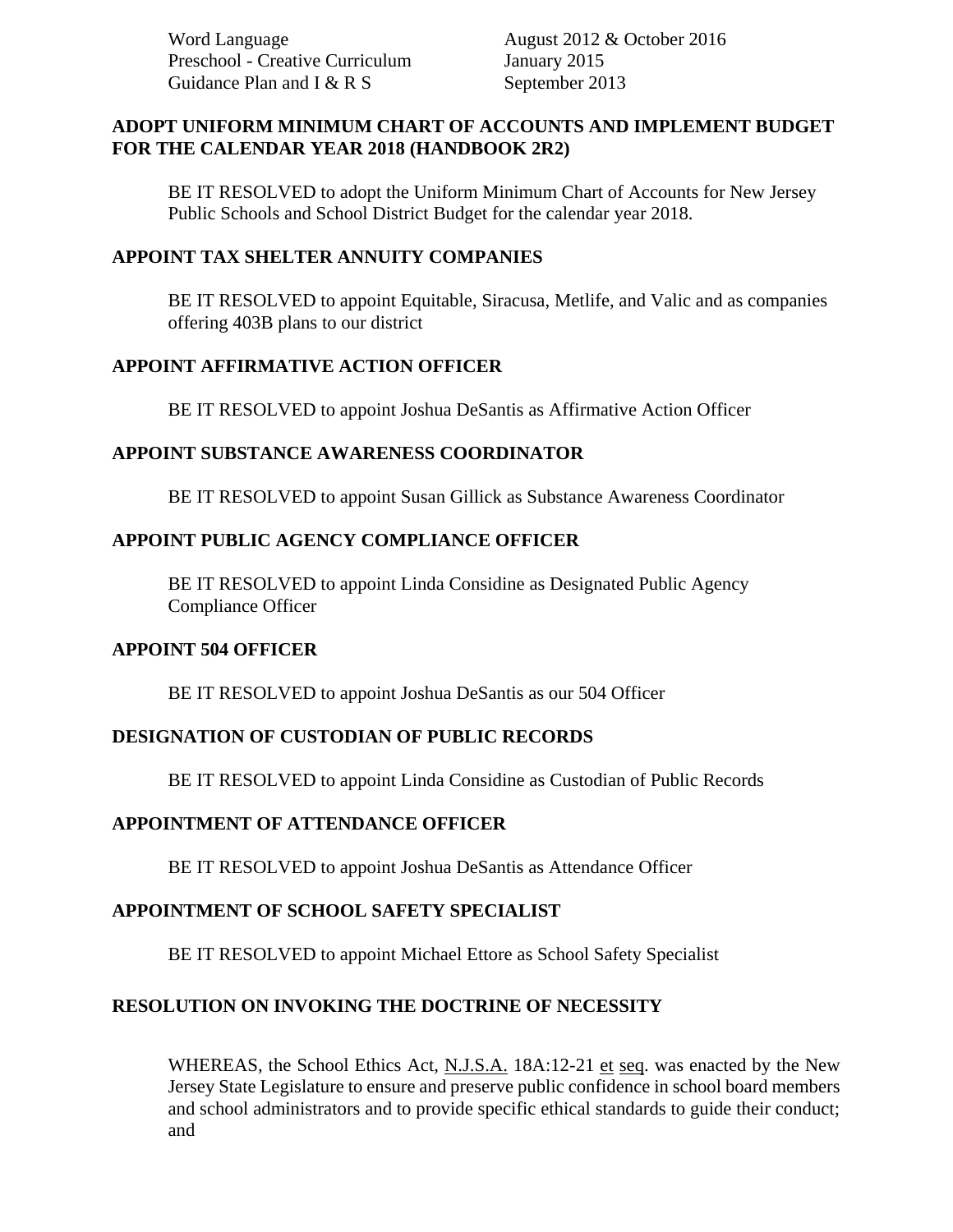WHEREAS, questions have arisen regarding how a Board should invoke the Doctrine of Necessity when a quorum of a board of education has conflicts of interest on a matter required to be voted upon; and

WHEREAS, the School Ethics Commission has provided some guidance in Public Advisory Opinion A03-98 (April 1, 1998), but finds that there is a need to repeat and clarify its opinion; and

WHEREAS, the opinion set forth that, when it is necessary for a Board to invoke the Doctrine of Necessity, the Board should state publicly that it is doing so, the reason that such action is necessary and the specific nature of the conflicts of interest; and

WHEREAS, the opinion further provided that if the Board must invoke the Doctrine of Necessity not just to vote, but also to form a negotiations committee because it is without even three members to serve as a committee, then the Board must determine whether to act as a committee of the whole or to choose a smaller negotiations committee from among its members after stating publicly its reason for doing so as set forth above; and

WHEREAS, in keeping with the Legislative purpose as set forth in N.J.S.A. 18A:12-22(a), the School Ethics Commission views public disclosure of conflicts of interest to be paramount when it is necessary to invoke the Doctrine of Necessity;

NOW THEREFORE BE IT RESOLVED that the School Ethics Commission hereby requires Boards of Education and Charter School Boards of Trustees that must invoke the Doctrine of Necessity to adopt a resolution setting forth that they are invoking the Doctrine, the reason for doing so and the specific nature of the conflicts of interest; and

BE IT FURTHER RESOLVED that Boards of Education and Charter School Boards of Trustees that invoke the Doctrine are directed to read the resolution at a regularly scheduled public meeting, post it where it posts public notices for 30 days and provide the Commission with a copy;

BE IT FURTHER RESOLVED that the Commission shall distribute this Resolution to the county superintendents for distribution to the school districts and charter schools, the New Jersey School Boards Association, the New Jersey Principals and Supervisors Association, the New Jersey Association of School Administrators, the New Jersey Association of School Business Officials and the New Jersey Education Association.

# **APPOINTMENT OF PURCHASING AGENT**

BE IT RESOLVED to appoint Linda Considine as District Purchasing Agent as follows:

WHEREAS 18A:18A-2 provides that a board of education shall assign the authority, responsibility and accountability for the purchasing activity of the board of education to a person or persons who shall have the power to prepare advertisements, to advertise for and receive bids and to award contracts as permitted by this chapter, and

WHEREAS 18A:18A-3 provides that contracts, awarded by the purchasing agent that do not exceed in the aggregate in a contract year the bid threshold (Currently \$40,000, may be awarded by the purchasing agent without advertising for bids when so authorized by board resolution, and

WHEREAS 18A:18A-37, c. provides that all contracts that are in the aggregate less than 15% of the bid threshold (Currently \$6,000) may be awarded by the purchasing agent without soliciting competitive quotations if so authorized by board resolution,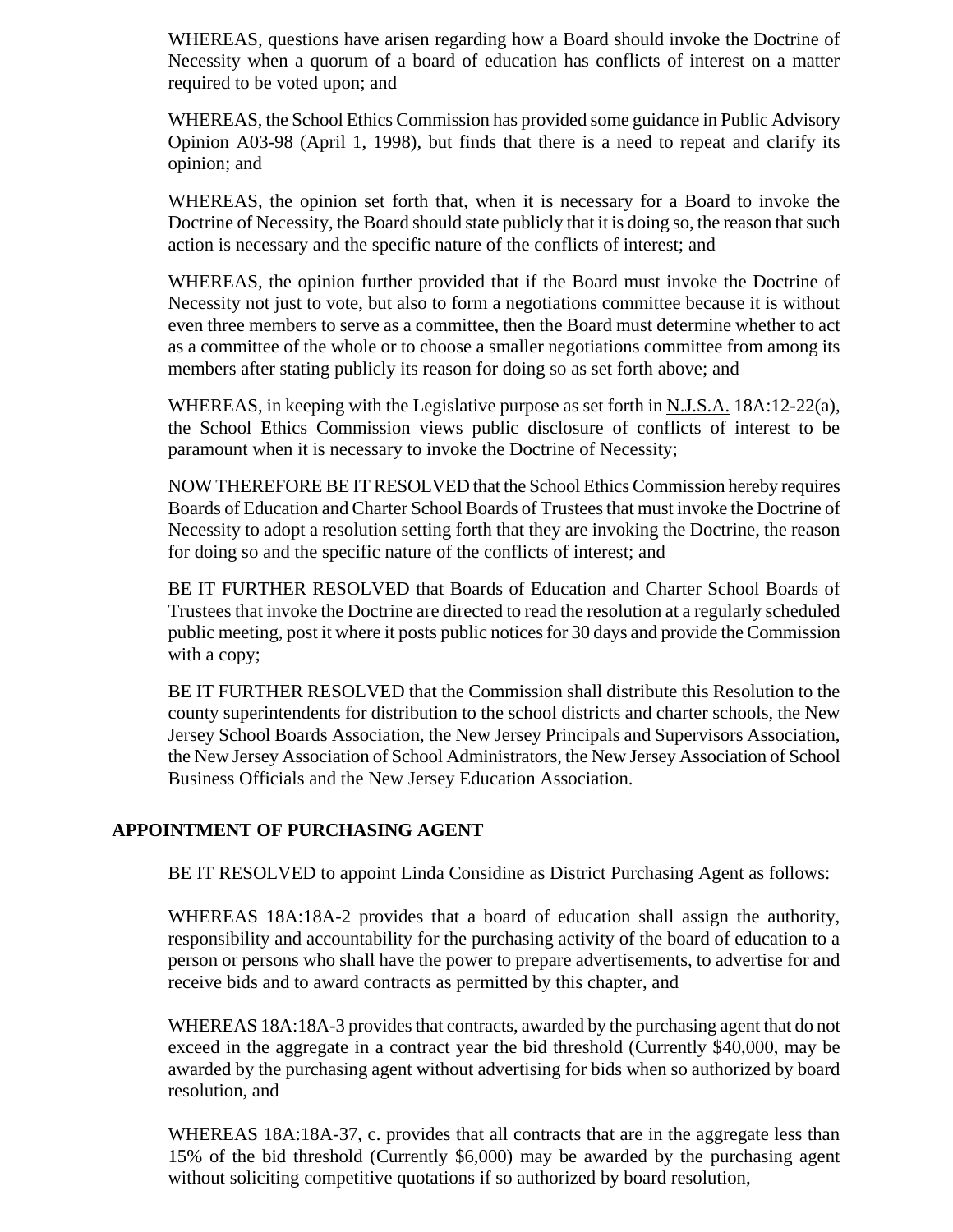NOW, THEREFORE BE IT RESOLVED, that the Monmouth Beach Board of Education pursuant to the statutes cited above hereby appoints Linda Considine as its duly authorized purchasing agent(s) as referenced by 18A:18A-2 of the new law that states the Purchasing agent means the secretary, business administrator and is duly assigned the authority, responsibility and accountability for the purchasing activity of the Monmouth Beach Board of Education up to \$40,000 and

BE IT FURTHER RESOLVED, that Linda Considine is hereby authorized to award contracts on behalf of the Monmouth Beach Board of Education that are in the aggregate less than 15% of the Bid threshold (Currently \$6,000) without soliciting competitive quotations, and

BE IT FURTHER RESOLVED, that Linda Considine is hereby authorized to seek competitive quotations, when applicable and practicable, before awarding contracts, when contracts in the aggregate exceed 15% of the bid threshold (Currently \$6,000) but less than the bid threshold of \$40,000

## **ANNUAL TUITION RATE**

BE IT RESOLVED to approve the following tuition rate for the calendar year 2018-19 Kindergarten through  $8<sup>th</sup>$  grade at a rate of \$ (currently \$5,500 per year)

## **STATE HEALTH BENEFIT WAIVER**

BE IT RESOLVED to adopt the following resolution for WAIVER OF COVERAGE OF STATE HEALTH BENEFITS:

WHEREAS, employees are permitted to waive their SHBP medical and prescription coverage - provided they have other health care coverage, and

WHEREAS, a State Health Benefits Program Coverage Waiver/Reinstatement Form and Active Employee Health Benefits Application must be submitted through the Board of Education Office to the SHBP in order to waive SHBP medical and prescription coverage, and

WHEREAS, to reinstate coverage under the SHBP, an employee must once again complete a State Health Benefits Program Coverage Waiver/Reinstatement Form and Active Employee Health Benefits Application, and

WHEREAS, the employee must notify the SHBP within 30 days of the loss of the other coverage and provide proof of loss of that coverage. And

WHEREAS, reinstatement will be effective immediately following the loss of the employee's other health plan coverage,

NOW THEREFORE BE IT RESOLVED, that the Monmouth Beach Board of Education offers the opt out plan to all active eligible employees, and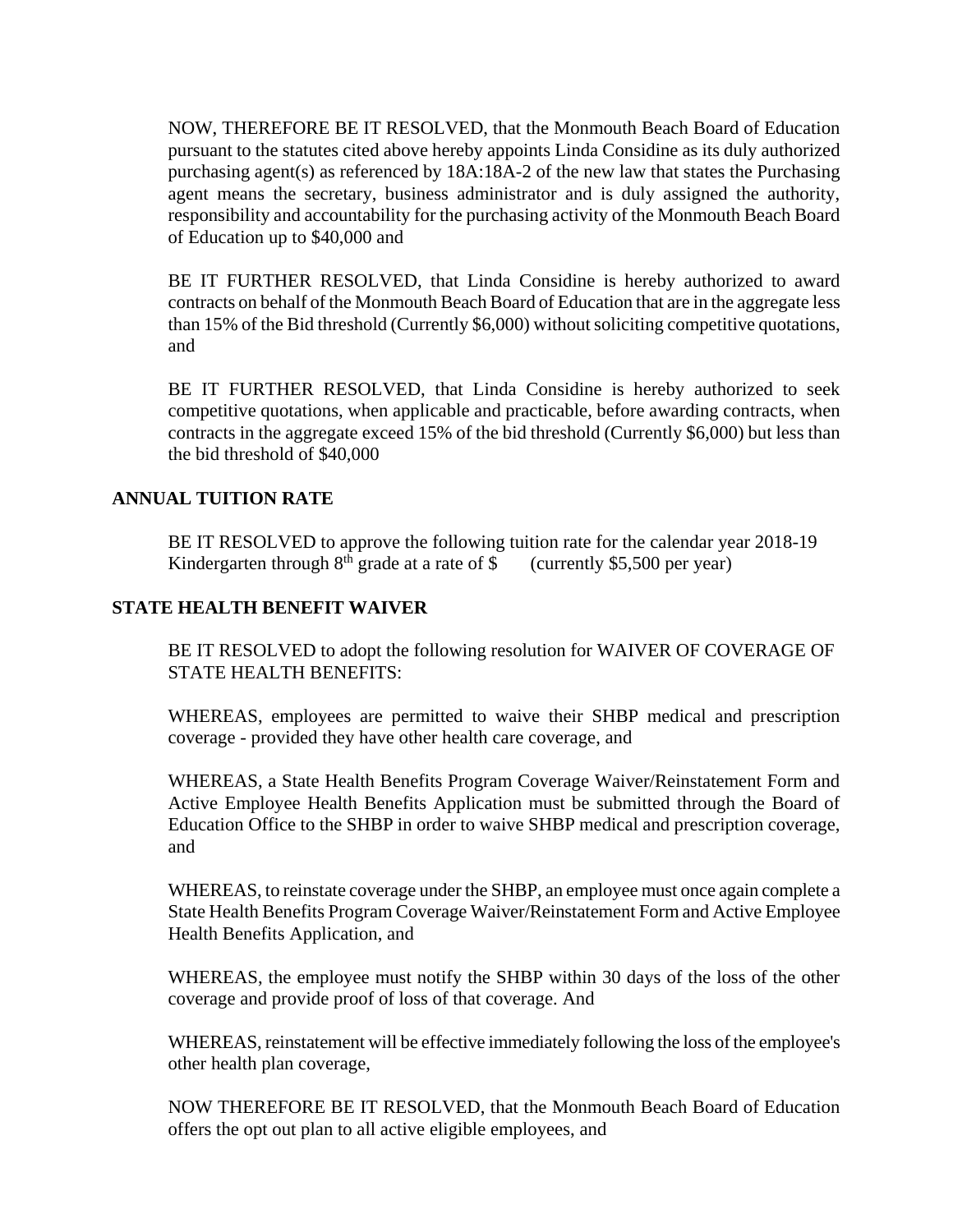BE IT FURTHER RESOLVED, those active eligible employees who are eligible for other health care coverage will receive an incentive payment in accordance with State Guidelines of their premium plan, and

BE IT FURTHER RESOLVED, the incentive payment will be made twice a year on the closest pay date to February and June each year.

BE IT FURTHER RESOLVED, that the form of Cafeteria Plan shall be instituted effective January 1, 2018

# **APPROVAL FOR WORKSHOPS, CONFERENCES, MEETINGS, SEMINARS AND CONVENTIONS**

BE IT RESOLVED that the Monmouth Beach Board of Education approve staff members to attend workshops, conferences, meetings, seminars and conventions as deemed appropriate and approved by the Superintendent for the calendar year 2018 and receive reimbursement not to exceed \$250 per staff member in accordance with the amounts established by NJAC 6A:23B-1.1

BE IT FURTHER RESOLVED that the Board of Education approves travel and related expense reimbursement in accordance with NJAC 6A:23B-1.2(b) to a maximum expenditure of \$25,000 for all staff and board members

BE IT RESOLVED to adopt the following Board Travel resolution:

WHEREAS, The Monmouth Beach Board of Education is required pursuant to N.J.S.A. 18A:11-12 to adopt policy and approve travel expenditures by district employees and board members using local, State, or Federal funds to ensure that travel is educationally necessary and fiscally prudent; and

WHEREAS, The Board of Education is authorized pursuant to N.J.S.A. 18A:11-12(h) to authorize travel for multiple months so long as the approval is itemized by event, total cost, and number of board members or employees attending the event; and

WHEREAS, The Board of Education has determined that the training and informational programs sponsored by NJSBA and set forth below are directly related to and within the scope of board members' duties; and

WHEREAS, The Board of Education has determined that the training and informational programs sponsored by NJSBA and set forth below are directly related to and within the scope of the listed job title's current responsibilities and the board's professional development plan; and

WHEREAS, The Board of Education has determined that participation in the NJSBA training and informational programs requires school district travel expenditures and that this travel is critical to the instructional needs of the district and/or furthers the efficient operation of the district; and

WHEREAS, The Board of Education has determined that the school district travel expenditures to NJSBA programs are in compliance with State travel guidelines as established by the Department of the Treasury and within the guidelines established by the federal Office of Management and Budget; and are consistent with guidance provided by the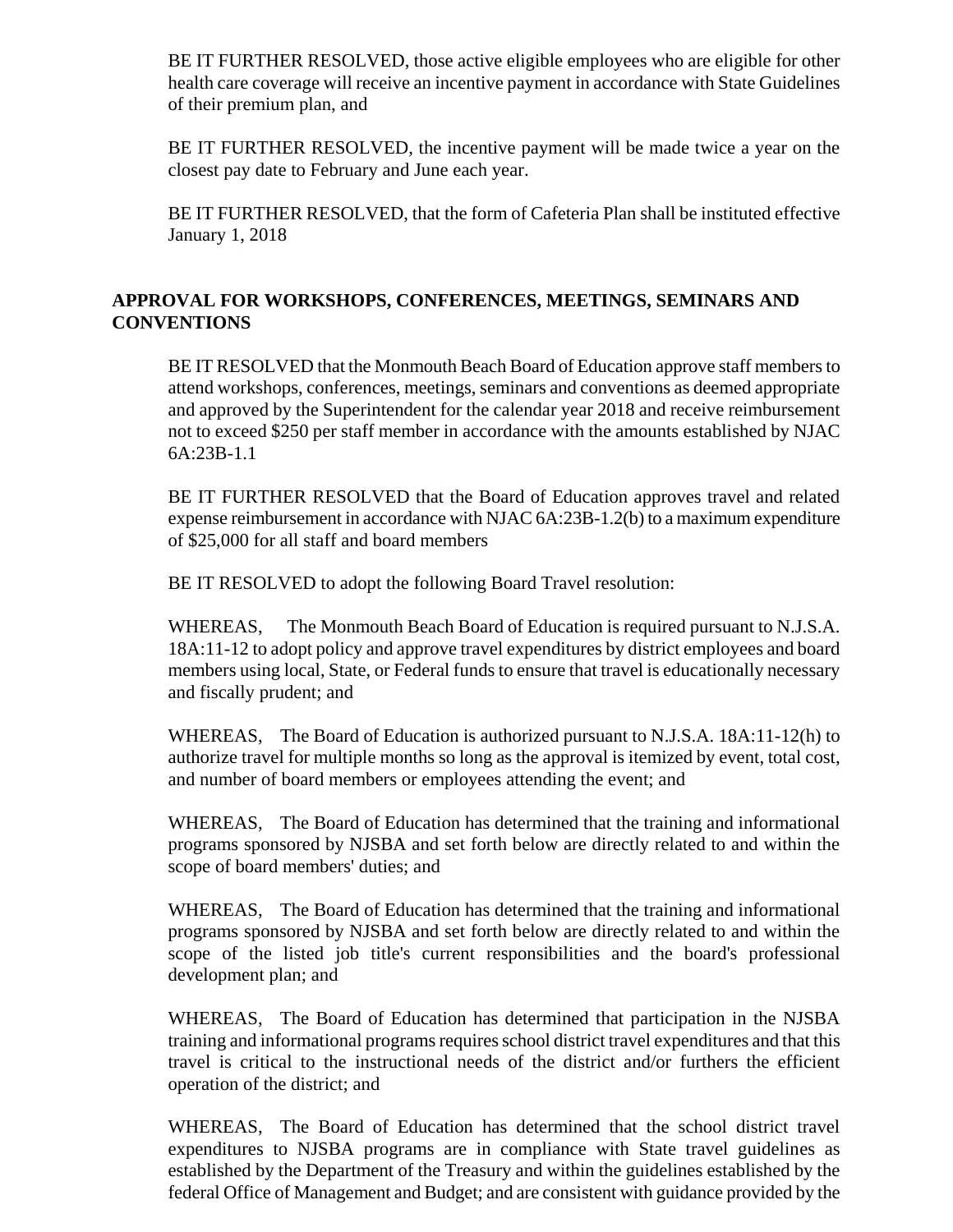Commissioner of Education, and except as superseded by conflicting provision of Title 18A of the New Jersey Statutes; and

WHEREAS, The Board of Education finds that a mileage reimbursement rate equal to that of the current federal Internal Revenue Service mileage reimbursement rate per mile is a reasonable rate; and

WHEREAS, The Board of Education has determined that participation in the NJSBA training and informational programs is in compliance with the district policy on travel; and

WHEREAS, Reimbursement for lodging and meals for overnight travel after September 1 will be approved with a Commissioner waiver; therefore be it

RESOLVED, That the Board of Education hereby approves the attendance of the listed number of school board members and district employees at the listed NJSBA training and informational programs, and the costs of attendance including all registration fees, and statutorily authorized travel expenditures, provided that such expenditures are within the annual maximum travel expenditure amount; and, be it further

RESOLVED, That the Monmouth Beach Board of Education authorizes in advance, as required by statute, attendance at the following NJSBA training programs and informational events:

# **CODE OF ETHICS - TRAINING**

BE IT RESOLVED, that the Board of Education Members will have the required Board of Ethics Training session as required under N.J.A.C. 6:3-1.3 and N.J.A.C.6A:30.

RESOLVED, that the New Jersey School Boards Association "Code of Ethics" shall be considered the official Code of Ethics of the Monmouth Beach Board of Education:

# **CODE OF ETHICS**

a. I will uphold and enforce all laws, state board rules and regulations, and court orders pertaining to schools. Desired changes should be brought about only through legal and ethical procedures.

b. I will make decisions in terms of the educational welfare of children and will seek to develop and maintain public schools which meet the individual needs of all children regardless of their ability, race, creed, sex or social standing.

c. I will confine my Board action to policy-making, planning, and appraisal, and I will help to frame policies and plans only after the board has consulted those who will be affected by them.

d. I will carry out my responsibility, not to administer the schools, but, together with my fellow Board members, to see that they are well run.

e. I will recognize that authority rests with the Board of Education and will make no personal promises nor take any private action which may compromise the Board.

f. I will refuse to surrender my independent judgment to special interest or partisan, political groups or to use the schools for personal gain or for the gain of friends.